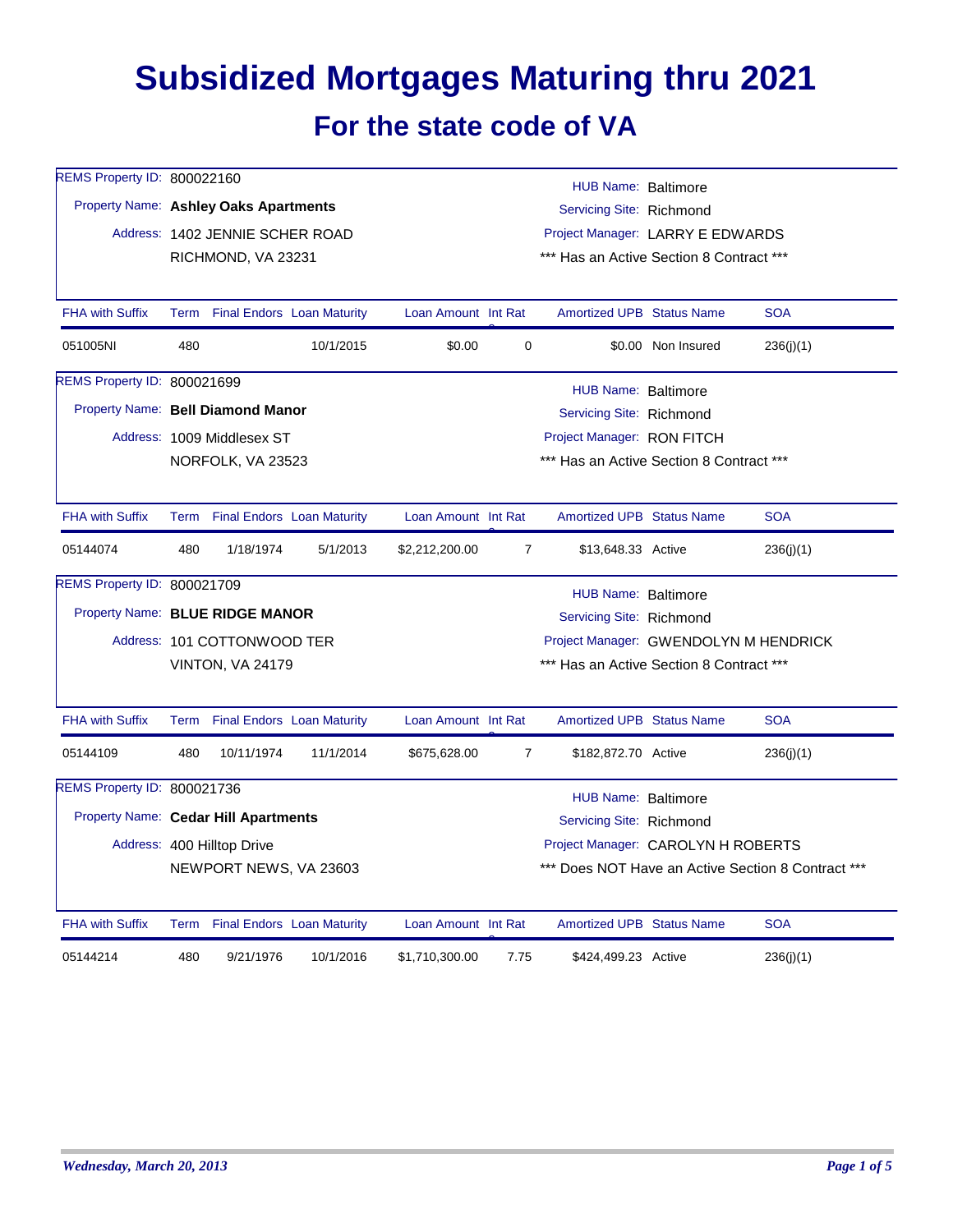| REMS Property ID: 800021751 |                                                                                       |                                                                       |           |                     |                |                                          |                    |                                                    |  |  |  |
|-----------------------------|---------------------------------------------------------------------------------------|-----------------------------------------------------------------------|-----------|---------------------|----------------|------------------------------------------|--------------------|----------------------------------------------------|--|--|--|
|                             | HUB Name: Baltimore<br>Property Name: Chesterfield Square<br>Servicing Site: Richmond |                                                                       |           |                     |                |                                          |                    |                                                    |  |  |  |
|                             |                                                                                       |                                                                       |           |                     |                |                                          |                    |                                                    |  |  |  |
|                             |                                                                                       | Address: 1017 Hioaks Road                                             |           |                     |                | Project Manager: BLANCA M ROMERO         |                    |                                                    |  |  |  |
|                             |                                                                                       | RICHMOND, VA 23225                                                    |           |                     |                | *** Has an Active Section 8 Contract *** |                    |                                                    |  |  |  |
| <b>FHA with Suffix</b>      |                                                                                       | Term Final Endors Loan Maturity                                       |           | Loan Amount Int Rat |                | <b>Amortized UPB Status Name</b>         |                    | <b>SOA</b>                                         |  |  |  |
| 051EH003                    | 480                                                                                   | 4/22/1981                                                             | 2/1/2021  | \$5,151,900.00      | 6.875          | \$2,930,871.15 Active                    |                    | 202                                                |  |  |  |
| REMS Property ID: 800021758 |                                                                                       |                                                                       |           |                     |                | HUB Name: Baltimore                      |                    |                                                    |  |  |  |
|                             |                                                                                       | Property Name: Cogic High Rise Apartments<br>Servicing Site: Richmond |           |                     |                |                                          |                    |                                                    |  |  |  |
|                             |                                                                                       | Address: 2412 E VIRGINIA BEACH BLVD                                   |           |                     |                | Project Manager: RON FITCH               |                    |                                                    |  |  |  |
|                             |                                                                                       | NORFOLK, VA 23504                                                     |           |                     |                | *** Has an Active Section 8 Contract *** |                    |                                                    |  |  |  |
|                             |                                                                                       |                                                                       |           |                     |                |                                          |                    |                                                    |  |  |  |
| <b>FHA with Suffix</b>      |                                                                                       | Term Final Endors Loan Maturity                                       |           | Loan Amount Int Rat |                | <b>Amortized UPB Status Name</b>         |                    | <b>SOA</b>                                         |  |  |  |
| 05144118                    | 480                                                                                   | 8/12/1974                                                             | 9/1/2014  | \$1,127,000.00      | $\overline{7}$ | \$274,520.36 Active                      |                    | 236(j)(1)                                          |  |  |  |
| REMS Property ID: 800021774 |                                                                                       |                                                                       |           |                     |                | HUB Name: Baltimore                      |                    |                                                    |  |  |  |
|                             |                                                                                       | Property Name: CULPEPPER GARDEN I                                     |           |                     |                | Servicing Site: Richmond                 |                    |                                                    |  |  |  |
|                             |                                                                                       | Address: 4435 N PERSHING DR                                           |           |                     |                | Project Manager: RASHIDA L MITCHELL      |                    |                                                    |  |  |  |
|                             |                                                                                       | ARLINGTON, VA 22203                                                   |           |                     |                | *** Has an Active Section 8 Contract *** |                    |                                                    |  |  |  |
|                             |                                                                                       |                                                                       |           |                     |                |                                          |                    |                                                    |  |  |  |
| <b>FHA with Suffix</b>      |                                                                                       | Term Final Endors Loan Maturity                                       |           | Loan Amount Int Rat |                | <b>Amortized UPB Status Name</b>         |                    | <b>SOA</b>                                         |  |  |  |
| 00044191                    | 480                                                                                   | 7/29/1975                                                             | 1/1/2016  | \$4,275,600.00      | 7.5            | \$836,638.09 Active                      |                    | 236(j)(1)                                          |  |  |  |
| REMS Property ID: 800021846 |                                                                                       |                                                                       |           |                     |                | <b>HUB Name: Baltimore</b>               |                    |                                                    |  |  |  |
|                             |                                                                                       | Property Name: George Mason Square                                    |           |                     |                | Servicing Site: Richmond                 |                    |                                                    |  |  |  |
|                             |                                                                                       | Address: 1402 JENNIE SCHER ROAD                                       |           |                     |                | Project Manager: CAROLYN H ROBERTS       |                    |                                                    |  |  |  |
|                             |                                                                                       | RICHMOND, VA 23221                                                    |           |                     |                | *** Has an Active Section 8 Contract *** |                    |                                                    |  |  |  |
|                             |                                                                                       |                                                                       |           |                     |                |                                          |                    |                                                    |  |  |  |
| <b>FHA with Suffix</b>      |                                                                                       | Term Final Endors Loan Maturity                                       |           | Loan Amount Int Rat |                | <b>Amortized UPB Status Name</b>         |                    | <b>SOA</b>                                         |  |  |  |
| 051006NI                    | 480                                                                                   |                                                                       | 10/1/2015 | \$0.00              | 0              |                                          | \$0.00 Non Insured | 236(j)(1)                                          |  |  |  |
| REMS Property ID: 800021865 |                                                                                       |                                                                       |           |                     |                | <b>HUB Name: Baltimore</b>               |                    |                                                    |  |  |  |
|                             |                                                                                       | Property Name: HARRIS GDNS SEC I                                      |           |                     |                | Servicing Site: Richmond                 |                    |                                                    |  |  |  |
|                             |                                                                                       | Address: 215 VINE STREET                                              |           |                     |                | Project Manager: GWENDOLYN M HENDRICK    |                    |                                                    |  |  |  |
|                             |                                                                                       | HARRISONBURG, VA 22802                                                |           |                     |                |                                          |                    | *** Does NOT Have an Active Section 8 Contract *** |  |  |  |
| <b>FHA with Suffix</b>      | Term                                                                                  | <b>Final Endors</b> Loan Maturity                                     |           | Loan Amount Int Rat |                | <b>Amortized UPB Status Name</b>         |                    | <b>SOA</b>                                         |  |  |  |
|                             |                                                                                       |                                                                       |           |                     |                |                                          |                    |                                                    |  |  |  |
| 05144105                    | 480                                                                                   | 8/21/1975                                                             | 9/1/2015  | \$1,737,000.00      | 7              | \$287,200.52 Active                      |                    | 236(j)(1)                                          |  |  |  |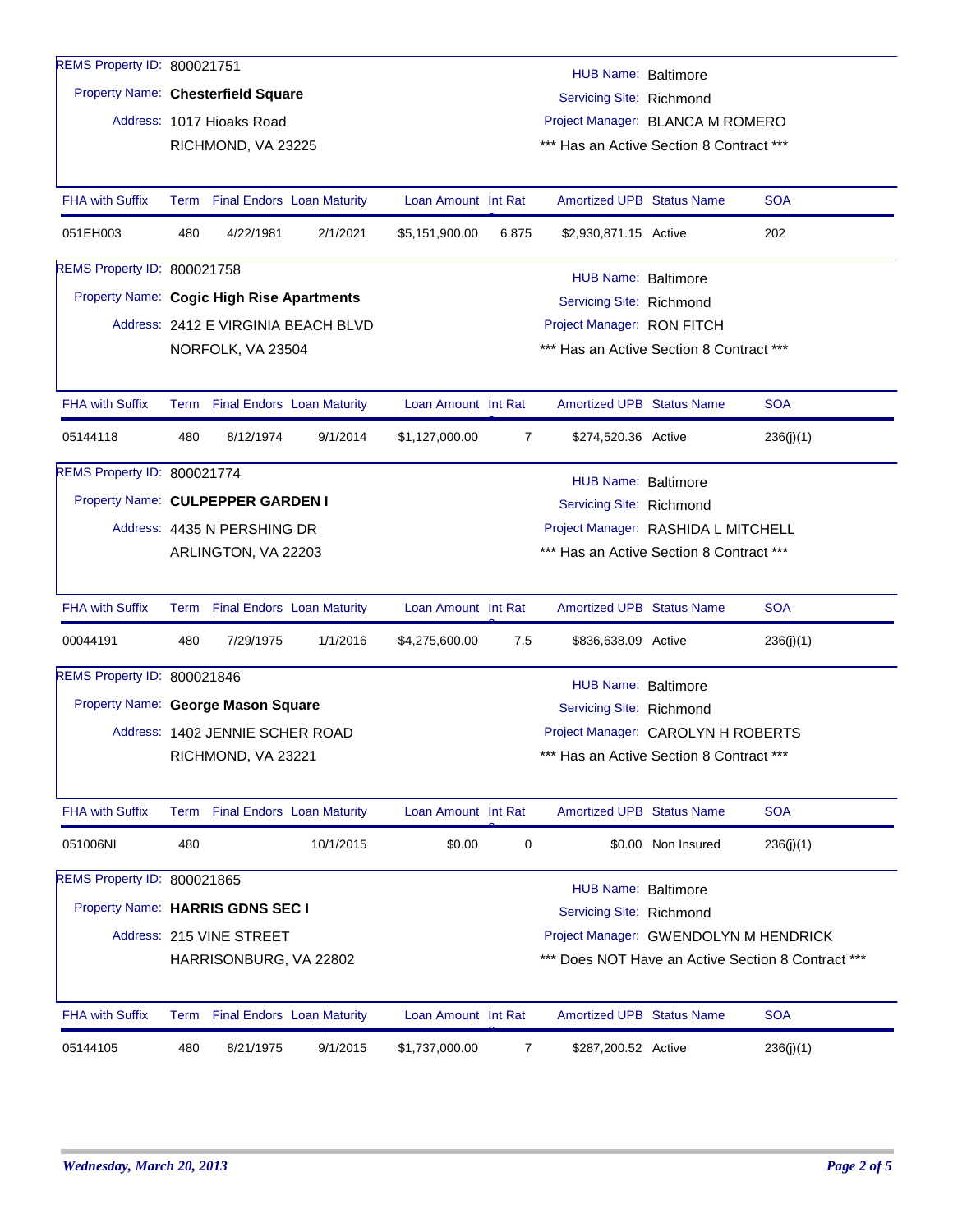| REMS Property ID: 800021866           |      |                                 |                                                |                     |      | HUB Name: Baltimore                      |                    |                |
|---------------------------------------|------|---------------------------------|------------------------------------------------|---------------------|------|------------------------------------------|--------------------|----------------|
| Property Name: HARRIS GDNS SEC II     |      |                                 |                                                |                     |      | Servicing Site: Richmond                 |                    |                |
|                                       |      | Address: 215 VINE STREET        |                                                |                     |      | Project Manager: GWENDOLYN M HENDRICK    |                    |                |
|                                       |      | HARRISONBURG, VA 22802          |                                                |                     |      | *** Has an Active Section 8 Contract *** |                    |                |
|                                       |      |                                 |                                                |                     |      |                                          |                    |                |
| <b>FHA with Suffix</b>                |      | Term Final Endors Loan Maturity |                                                | Loan Amount Int Rat |      | <b>Amortized UPB Status Name</b>         |                    | <b>SOA</b>     |
| 05135128                              | 468  | 8/20/1975                       | 8/1/2014                                       | \$1,734,900.00      | 7    | \$165,004.37 Active                      |                    | 221(d)(3)MKT   |
| REMS Property ID: 800021902           |      |                                 |                                                |                     |      | HUB Name: Baltimore                      |                    |                |
|                                       |      |                                 | Property Name: Janna Lee aka Creekside Village |                     |      | Servicing Site: Richmond                 |                    |                |
|                                       |      | Address: 7986 JANNA LEE AVE     |                                                |                     |      | Project Manager: GWENDOLYN M HENDRICK    |                    |                |
|                                       |      | ALEXANDRIA, VA 22306            |                                                |                     |      | *** Has an Active Section 8 Contract *** |                    |                |
|                                       |      |                                 |                                                |                     |      |                                          |                    |                |
| <b>FHA with Suffix</b>                |      | Term Final Endors Loan Maturity |                                                | Loan Amount Int Rat |      | <b>Amortized UPB Status Name</b>         |                    | <b>SOA</b>     |
| 000002NI                              | 480  |                                 | 3/1/2014                                       | \$0.00              | 0    |                                          | \$0.00 Non Insured | 236(j)(1)      |
| REMS Property ID: 800021918           |      |                                 |                                                |                     |      | HUB Name: Baltimore                      |                    |                |
| Property Name: LAFAYETTE HOUSE        |      |                                 |                                                |                     |      | Servicing Site: Richmond                 |                    |                |
|                                       |      | Address: 214 S Sycamore ST      |                                                |                     |      | Project Manager: LARRY E EDWARDS         |                    |                |
|                                       |      | PETERSBURG, VA 23803            |                                                |                     |      | *** Has an Active Section 8 Contract *** |                    |                |
|                                       |      |                                 |                                                |                     |      |                                          |                    |                |
| <b>FHA with Suffix</b>                |      | Term Final Endors Loan Maturity |                                                | Loan Amount Int Rat |      | <b>Amortized UPB Status Name</b>         |                    | <b>SOA</b>     |
| 051EH021                              | 480  | 4/30/1982                       | 9/1/2021                                       | \$3,387,700.00      | 8.5  | \$1,799,405.78 Active                    |                    | 202            |
| REMS Property ID: 800021934           |      |                                 |                                                |                     |      | <b>HUB Name: Baltimore</b>               |                    |                |
| Property Name: LEISURE PARK TOWERS    |      |                                 |                                                |                     |      | Servicing Site: Richmond                 |                    |                |
|                                       |      | Address: 100 MOORE ST           |                                                |                     |      | Project Manager: CAROLYN H ROBERTS       |                    |                |
|                                       |      | BRISTOL, VA 24201               |                                                |                     |      | *** Has an Active Section 8 Contract *** |                    |                |
|                                       |      |                                 |                                                |                     |      |                                          |                    |                |
| <b>FHA with Suffix</b>                | Term |                                 | <b>Final Endors Loan Maturity</b>              | Loan Amount Int Rat |      | <b>Amortized UPB Status Name</b>         |                    | <b>SOA</b>     |
| 05194009                              | 359  | 4/25/1989                       | 4/1/2019                                       | \$3,847,000.00      | 7.75 | \$1,584,012.44 Active                    |                    | 207/223(f)/244 |
| REMS Property ID: 800021956           |      |                                 |                                                |                     |      | <b>HUB Name: Baltimore</b>               |                    |                |
| Property Name: Mecklenburg Manor Apts |      |                                 |                                                |                     |      | Servicing Site: Richmond                 |                    |                |
|                                       |      | Address: 719 E Ferrell St       |                                                |                     |      | Project Manager: BLANCA M ROMERO         |                    |                |
|                                       |      | South Hill, VA 23970            |                                                |                     |      | *** Has an Active Section 8 Contract *** |                    |                |
|                                       |      |                                 |                                                |                     |      |                                          |                    |                |
| <b>FHA with Suffix</b>                |      | Term Final Endors Loan Maturity |                                                | Loan Amount Int Rat |      | <b>Amortized UPB Status Name</b>         |                    | <b>SOA</b>     |
| 05144079                              | 480  | 6/15/1976                       | 7/1/2016                                       | \$664,900.00        | 7    | \$143,748.09 Active                      |                    | 236(j)(1)      |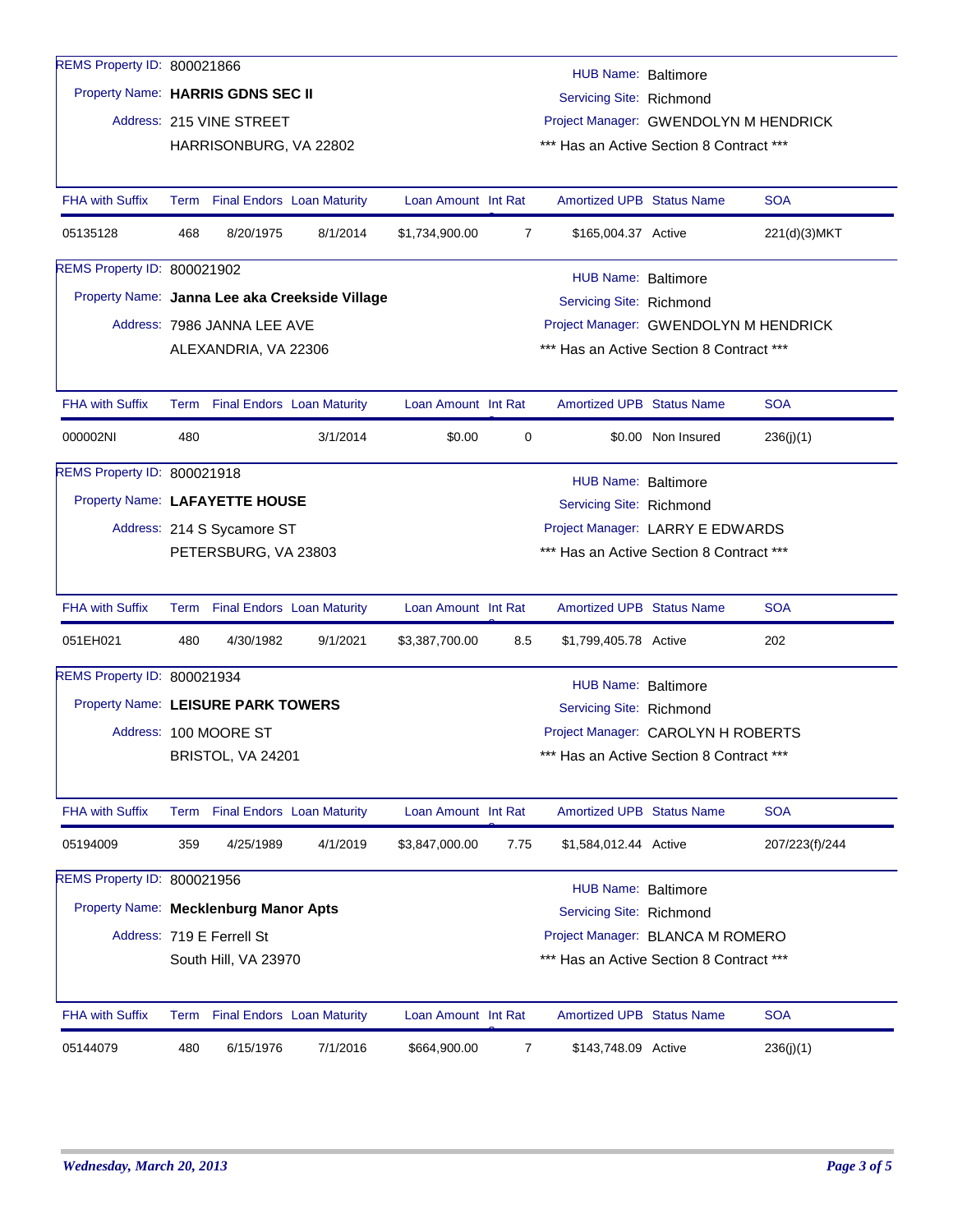| REMS Property ID: 800021980       |                                                                                                    |                                 |                          |                     |                | HUB Name: Baltimore                      |                    |                                                    |  |  |
|-----------------------------------|----------------------------------------------------------------------------------------------------|---------------------------------|--------------------------|---------------------|----------------|------------------------------------------|--------------------|----------------------------------------------------|--|--|
| Property Name: NORTHVIEW Gardens  |                                                                                                    |                                 | Servicing Site: Richmond |                     |                |                                          |                    |                                                    |  |  |
|                                   |                                                                                                    | Address: 755 STULTZ RD          |                          |                     |                | Project Manager: BLANCA M ROMERO         |                    |                                                    |  |  |
|                                   |                                                                                                    | MARTINSVILLE, VA 24112          |                          |                     |                | *** Has an Active Section 8 Contract *** |                    |                                                    |  |  |
|                                   |                                                                                                    |                                 |                          |                     |                |                                          |                    |                                                    |  |  |
| <b>FHA with Suffix</b>            |                                                                                                    | Term Final Endors Loan Maturity |                          | Loan Amount Int Rat |                | <b>Amortized UPB Status Name</b>         |                    | <b>SOA</b>                                         |  |  |
| 05144068                          | 480                                                                                                | 5/21/1974                       | 6/1/2014                 | \$1,312,000.00      | $\overline{7}$ | \$109,298.59 Active                      |                    | 236(j)(1)                                          |  |  |
| REMS Property ID: 800021987       |                                                                                                    |                                 |                          |                     |                | HUB Name: Baltimore                      |                    |                                                    |  |  |
| Property Name: Oakland Village TH |                                                                                                    |                                 |                          |                     |                | Servicing Site: Richmond                 |                    |                                                    |  |  |
|                                   |                                                                                                    | Address: 1400 OLD BRONZE ROAD   |                          |                     |                | Project Manager: BLANCA M ROMERO         |                    |                                                    |  |  |
|                                   |                                                                                                    | RICHMOND, VA 23231              |                          |                     |                | *** Has an Active Section 8 Contract *** |                    |                                                    |  |  |
|                                   |                                                                                                    |                                 |                          |                     |                |                                          |                    |                                                    |  |  |
| <b>FHA with Suffix</b>            |                                                                                                    | Term Final Endors Loan Maturity |                          | Loan Amount Int Rat |                | <b>Amortized UPB Status Name</b>         |                    | <b>SOA</b>                                         |  |  |
| 051008NI                          | 480                                                                                                |                                 | 11/25/2015               | \$0.00              | 0              |                                          | \$0.00 Non Insured | 236(j)(1)                                          |  |  |
| REMS Property ID: 800022020       |                                                                                                    |                                 |                          |                     |                |                                          |                    |                                                    |  |  |
| Property Name: Pear Tree Park VI  |                                                                                                    |                                 |                          |                     |                | HUB Name: Baltimore                      |                    |                                                    |  |  |
| Address: 156 Alan DR              |                                                                                                    |                                 |                          |                     |                | Servicing Site: Richmond                 |                    |                                                    |  |  |
|                                   |                                                                                                    | NEWPORT NEWS, VA 23602          |                          |                     |                | Project Manager: RON FITCH               |                    | *** Does NOT Have an Active Section 8 Contract *** |  |  |
|                                   |                                                                                                    |                                 |                          |                     |                |                                          |                    |                                                    |  |  |
| <b>FHA with Suffix</b>            |                                                                                                    | Term Final Endors Loan Maturity |                          | Loan Amount Int Rat |                | <b>Amortized UPB Status Name</b>         |                    | <b>SOA</b>                                         |  |  |
| 05144136                          | 480                                                                                                | 9/26/1977                       | 10/1/2017                | \$2,038,600.00      | 9              | \$696,108.58 Active                      |                    | 236(j)(1)                                          |  |  |
| REMS Property ID: 800022082       |                                                                                                    |                                 |                          |                     |                | <b>HUB Name: Baltimore</b>               |                    |                                                    |  |  |
| Property Name: Stonegate Village  |                                                                                                    |                                 |                          |                     |                | Servicing Site: Richmond                 |                    |                                                    |  |  |
|                                   |                                                                                                    | Address: 2244 STONE WHEEL DR    |                          |                     |                | Project Manager: DENISE GREENE           |                    |                                                    |  |  |
|                                   |                                                                                                    | RESTON, VA 20191                |                          |                     |                | *** Has an Active Section 8 Contract *** |                    |                                                    |  |  |
|                                   |                                                                                                    |                                 |                          |                     |                |                                          |                    |                                                    |  |  |
| <b>FHA with Suffix</b>            |                                                                                                    | Term Final Endors Loan Maturity |                          | Loan Amount Int Rat |                | Amortized UPB Status Name                |                    | <b>SOA</b>                                         |  |  |
| 00044103                          | 480                                                                                                | 10/4/1973                       | 5/1/2013                 | \$3,762,100.00      | $\overline{7}$ | \$23,360.64 Active                       |                    | 236(j)(1)                                          |  |  |
| REMS Property ID: 800021986       |                                                                                                    |                                 |                          |                     |                | <b>HUB Name: Baltimore</b>               |                    |                                                    |  |  |
| Property Name: The Woodlands      |                                                                                                    |                                 |                          |                     |                | Servicing Site: Richmond                 |                    |                                                    |  |  |
|                                   |                                                                                                    | Address: 1327 Pinefrost Ct      |                          |                     |                |                                          |                    |                                                    |  |  |
|                                   | Project Manager: BLANCA M ROMERO<br>*** Has an Active Section 8 Contract ***<br>Richmond, VA 23231 |                                 |                          |                     |                |                                          |                    |                                                    |  |  |
|                                   |                                                                                                    |                                 |                          |                     |                |                                          |                    |                                                    |  |  |
| <b>FHA with Suffix</b>            |                                                                                                    | Term Final Endors Loan Maturity |                          | Loan Amount Int Rat |                | <b>Amortized UPB Status Name</b>         |                    | <b>SOA</b>                                         |  |  |
| 05144246                          | 480                                                                                                | 1/24/1979                       | 2/1/2019                 | \$2,882,600.00      | 7.5            | \$1,072,825.62 Active                    |                    | 236(j)(1)                                          |  |  |